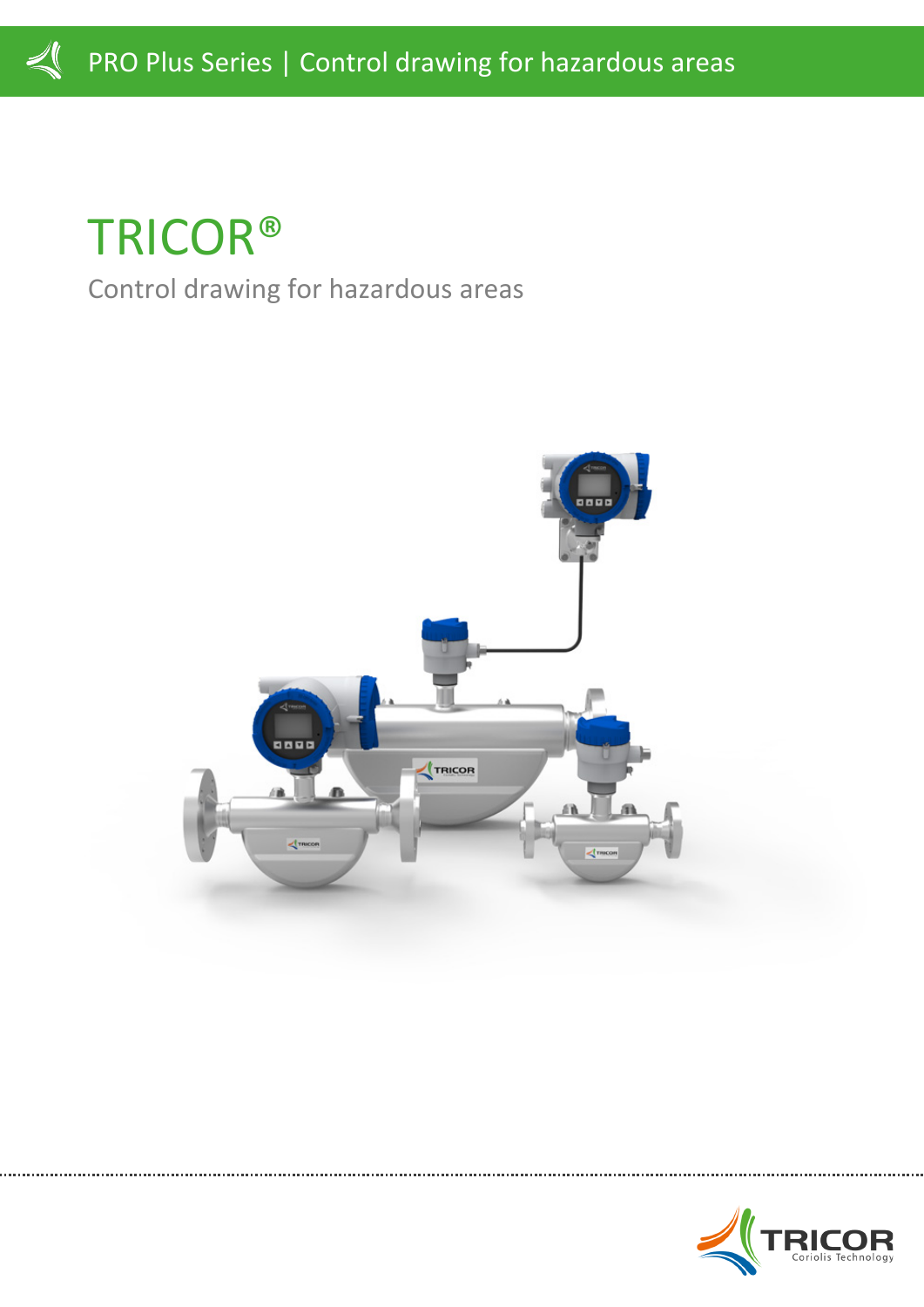

**Manual-Version**

TCMQ\_E90\_PRO\_Plus\_E\_EN\_200311\_E003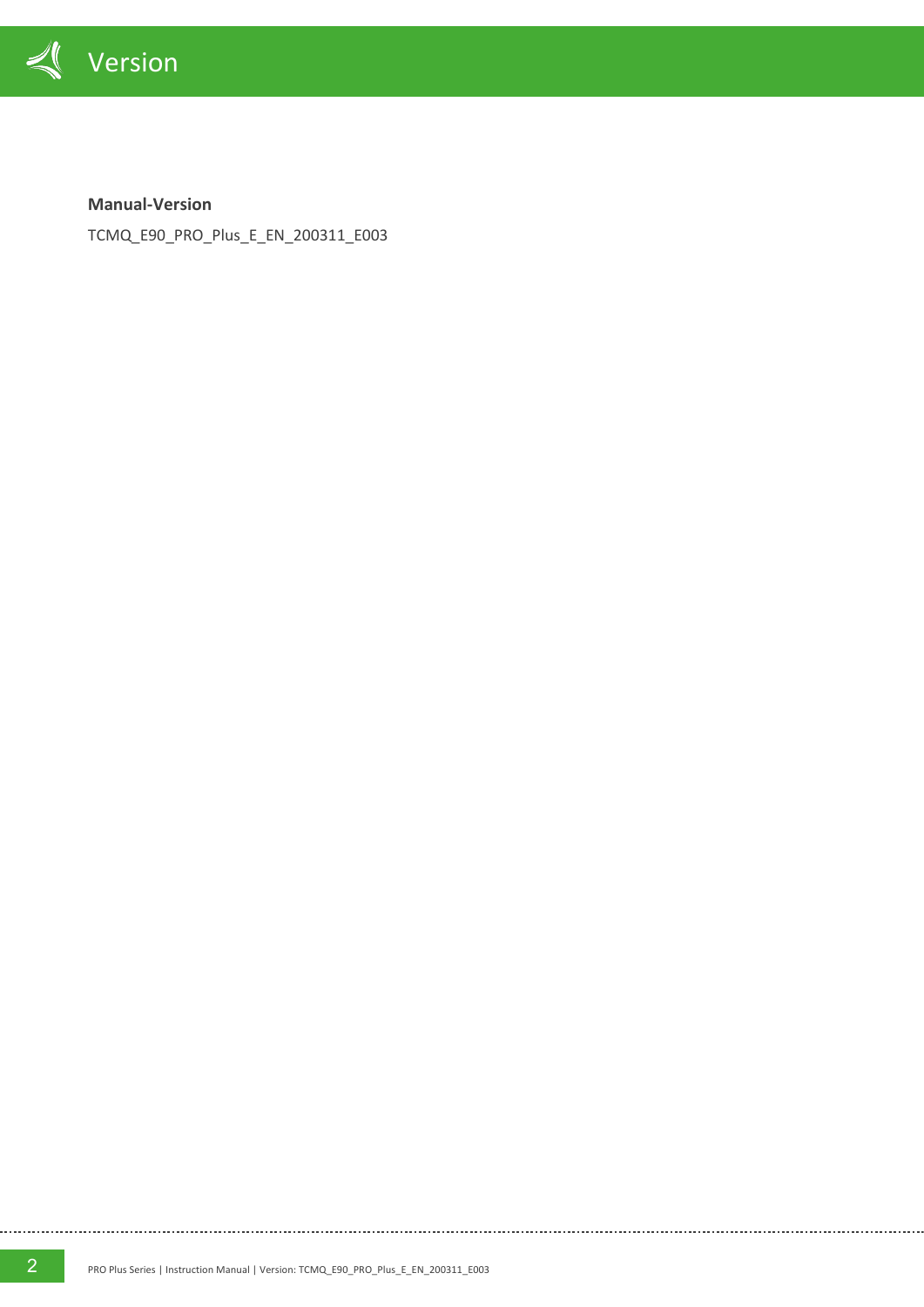

# Index

| 5.1. |  |
|------|--|
|      |  |

. . . . . . . . . . .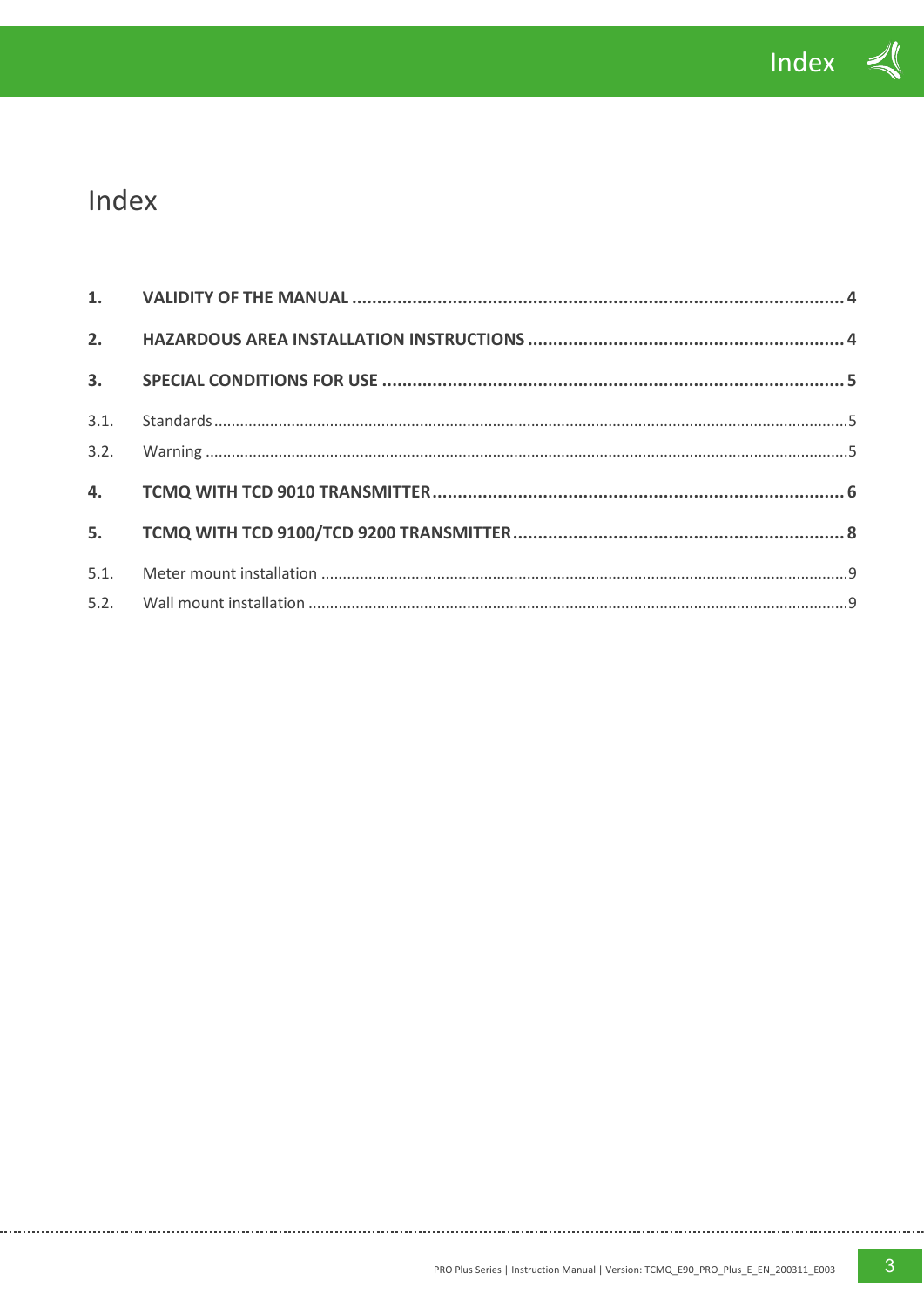# <span id="page-3-0"></span>1.Validity of the Manual

This manual contains the information for installing and operating the TRICOR PRO Plus Mass Flow Meters in hazardous areas.

The knowledge of the standard TRICOR PRO Plus manual is required.

The manual is valid for the following mass flow meters (remote and compact versions):

TCMQ 6400, TCMQ 018K, TCMQ 070K

As well as for the following remote transmitters:

TCD 9010, TCD 9100, TCD 9200

# <span id="page-3-1"></span>2. Hazardous Area Installation Instructions

Instructions specific to hazardous area installations.

The following instructions apply to the transmitters and sensors.

- 1. The equipment may be used in a hazardous area with flammable gases and vapors, groups and temperature classes as specified in the equipment specification.
- 2. The equipment is certified for use in ambient temperature (Ta) as specified in the equipment specification and should not be used outside of the specified temperature range.
- 3. Installation shall be carried out in accordance with the applicable code of practice by suitably trained personnel.
- 4. The equipment is not intended to be repaired by the user. Repair of this equipment shall be carried out by the manufacturer in accordance with the applicable code of practice.
- 5. If the equipment is likely to come into contact with aggressive substances, then it is the responsibility of the user to take suitable precautions that prevent it from being adversely affected, thus ensuring that the type of protection is not compromised.
- 6. Aggressive substances e.g. acidic liquids or gases that may attack metals or solvents that may affect polymeric materials.
- 7. Suitable precautions e.g. regular checks as part of routine inspections or establishing from the material's data sheet that it is resistant to specific chemicals.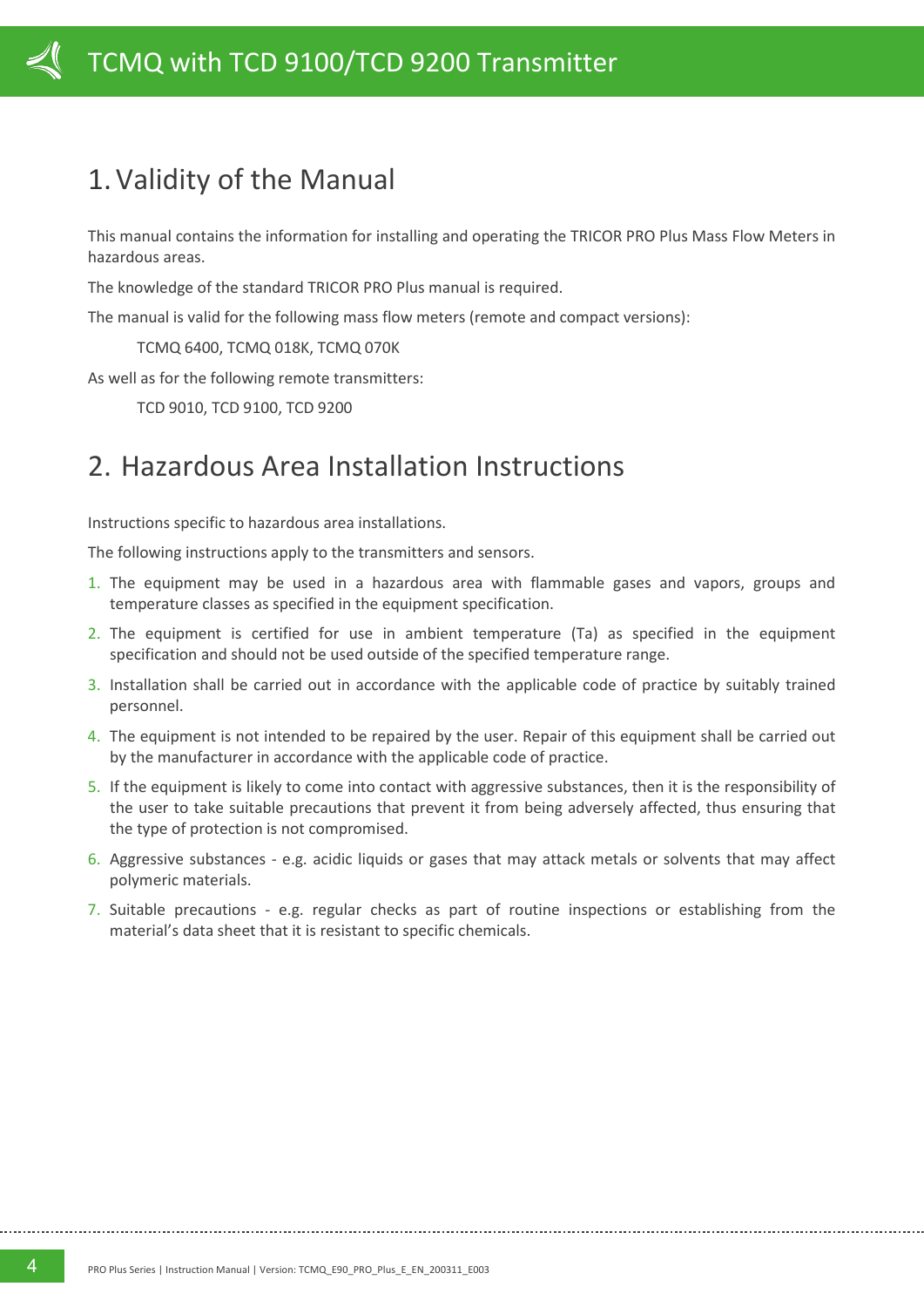# <span id="page-4-0"></span>3. Special Conditions for use

### **WARNING!**

ATEX/IECEx: Potential risk of sparking from aluminum alloy enclosure.

#### **WARNING!**

US/Canada: Potential risk of sparking from aluminum alloy enclosure. In Division 1 or Zone 0 installations, equipment shall be installed in such manner as to prevent the possibility of sparks resulting from friction or impact against the enclosure.

#### **WARNING!**

Risk of electrostatic sparking. Clean only with a damp cloth.

### <span id="page-4-1"></span>3.1. Standards

IEC 60079-0: 2011+C1+C2, IEC 60079-1:2014, IEC 60079-7:2015, IEC 60079-11: 2011, IEC 60079-26:2006 , IEC 60079-31:2013

EN 60079-0:2012/A11:2013, EN 60079-1:2014, EN 60079-7:2015, EN 60079-11:2012, EN 60079-26:2007 , EN 60079-31:2014

CAN/CSA-C22.2 No. 0-10, CAN/CSA-C22.2 No. 60079-1:16, CAN/CSA-C22.2 No. 60079-0:19, CAN/CSA-C22.2 No. 60079-7:16, CAN/CSA-C22.2 No. 60079-11:14, CAN/CSA-C22.2 No. 60079-31:15

ANSI/UL 61010-1-2016, ANSI/UL 60079-0-2019, ANSI/UL 60079-1-2015, ANSI/UL 60079-7:2017, ANSI/UL 60079-11-2014, ANSI/ISA-60079-31:2013, FM 3615:2006, FM 3600:1998, FM 3810:2005

### <span id="page-4-2"></span>3.2. Warning

#### **WARNING!**

#### **Explosion Hazard – Can cause death or serious injury.**

Danger of explosion in hazardous areas.

Use only cable glands/plugs that comply with the requirements for the relevant type of protection. Tighten the cable glands in accordance with the torques specified in technical specifications. Close unused cable inlets for the electrical connections. When replacing cable glands use only cable glands of the same type.

After installation check the cables are seated firmly.

### **WARNING!**

**The equipment shall not be opened when energized.**

**Substitution of components may impair Intrinsic Safety.**

**To prevent ignition of flammable or combustible atmospheres, disconnect power before servicing.**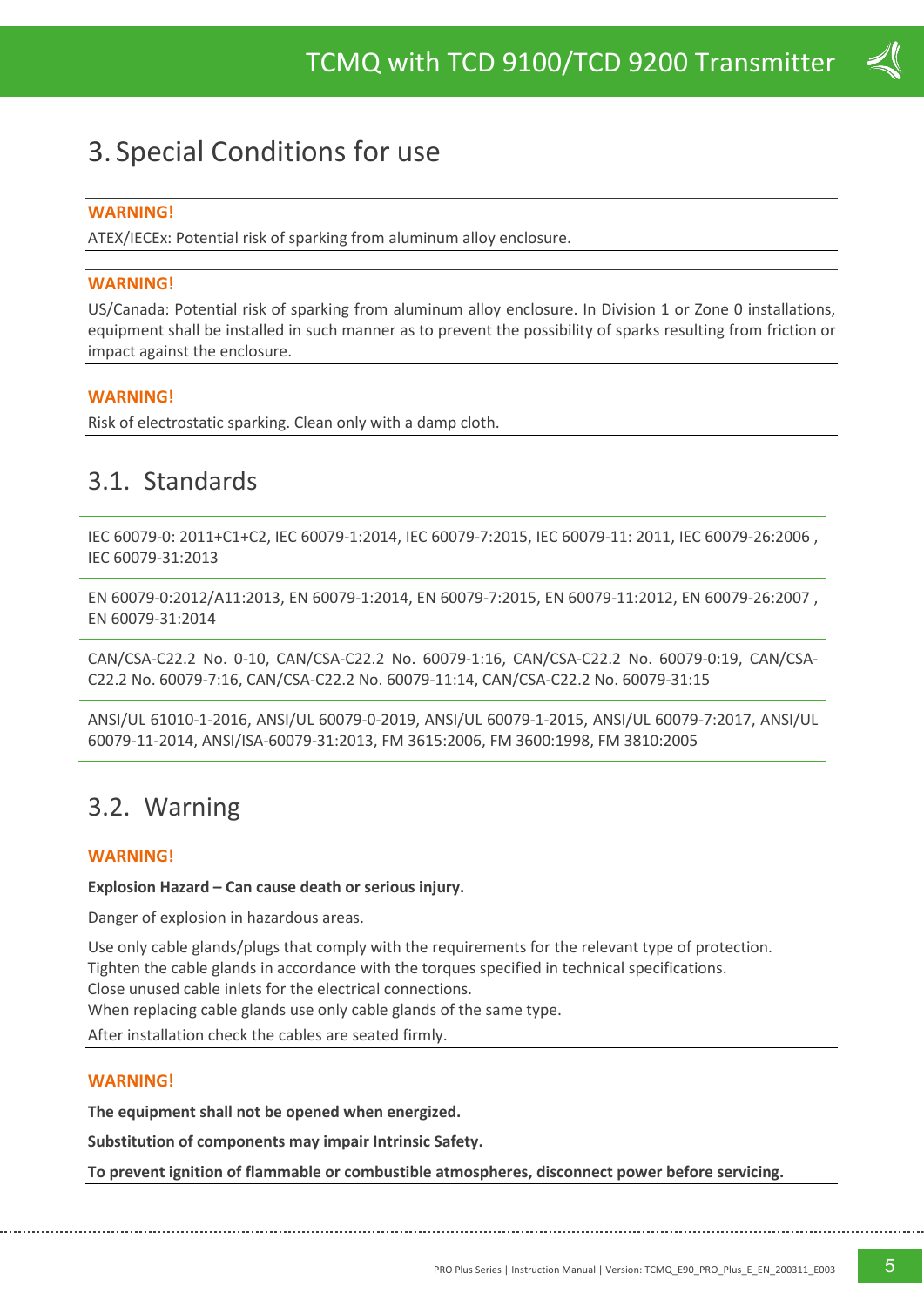# <span id="page-5-0"></span>4. TCMQ with TCD 9010 Transmitter

- 1. The apparatus housing shall be connected to the potential equalising conductor in the hazardous area.
- 2. The maximum allowable process fluid temperatures with respect to temperature class for the device when used with potentially explosive gases in the following maximum ambient temperatures are:

| Max. ambient   | Maximum process temperature per temperature class |                 |                 |                 |  |  |  |  |
|----------------|---------------------------------------------------|-----------------|-----------------|-----------------|--|--|--|--|
| temperature    | T6                                                | T5              | T4              | T <sub>3</sub>  |  |  |  |  |
| 60 °C [140 °F] | 70 °C [158 °F]                                    | 70 °C [158 °F]  | 70 °C [158 °F]  | 70 °C [158 °F]  |  |  |  |  |
| 55 °C [131 °F] | 85 °C [185 °F]                                    | 100 °C [212 °F] | 100 °C [212 °F] | 100 °C [212 °F] |  |  |  |  |
| 50 °C [122 °F] | 85 °C [185 °F]                                    | 100 °C [212 °F] | 130 °C [266 °F] | 130 °C [266 °F] |  |  |  |  |
| 45 °C [113 °F] | 85 °C [185 °F]                                    | 100 °C [212 °F] | 135 °C [275 °F] | 160 °C [320 °F] |  |  |  |  |
| 40 °C [104 °F] | 85 °C [185 °F]                                    | 100 °C [212 °F] | 135 °C [275 °F] | 190 °C [374 °F] |  |  |  |  |
| 35 °C [95 °F]  | 85 °C [185 °F]                                    | 100 °C [212 °F] | 135 °C [275 °F] | 200 °C [392 °F] |  |  |  |  |
| 30 °C [86 °F]  | 85 °C [185 °F]                                    | 100 °C [212 °F] | 135 °C [275 °F] | 200 °C [392 °F] |  |  |  |  |

3. The maximum allowable process fluid temperatures with respect to maximum surface temperatures for hazardous dusts for the device when used with hazardous dusts in the following maximum ambient temperatures are:

|                | "Da" application and 500 mm dust. | "tb" application and "Da" 5 mm dust |                 |  |  |  |
|----------------|-----------------------------------|-------------------------------------|-----------------|--|--|--|
| Max. ambient   | Max. process                      |                                     | Max. process    |  |  |  |
| temperature    | temperature                       | temperature                         | temperature     |  |  |  |
| 60 °C [140 °F] | $-40 °C$ [-40 °F]                 | 60 °C [140 °F]                      | 70 °C [158 °F]  |  |  |  |
| 55 °C [131 °F] | $-10 °C$ [14 °F]                  | 55 °C [131 °F]                      | 100 °C [212 °F] |  |  |  |
| 50 °C [122 °F] | 20 °C [68 °F]                     | 50 °C [122 °F]                      | 130 °C [266 °F] |  |  |  |
| 45 °C [113 °F] | 50 °C [122 °F]                    | 45 °C [113 °F]                      | 160 °C [320 °F] |  |  |  |
| 40 °C [104 °F] | 80 °C [176 °F]                    | 40 °C [104 °F]                      | 190 °C [374 °F] |  |  |  |
| 35 °C [95 °F]  | 110 °C [230 °F]                   | 35 °C [95 °F]                       | 200 °C [392 °F] |  |  |  |
| 30 °C [86 °F]  | 140 °C [284 °F]                   | 30 °C [86 °F]                       | 200 °C [392 °F] |  |  |  |

If Tprocess ≤ 85 °C [185 °F], maximum surface temperature = 80 °C [176 °F]

If Tprocess > 85 °C [185 °F], maximum surface temperature = process temperature.

- 4. The equipment internal circuits at the 4-Pin Connection A, B, 0 and 15 V or Connector X700 (Pin 1 = 15 V, Pin  $2 = 0$  V, Pin  $3 = A$  and Pin  $4 = B$ ) are not capable of withstanding a 500 V r.m.s. a.c. test to earth as required by clause 6.3.13 of IEC 60079-11:2011/EN 60079-11:2012. This shall be taken into account in any equipment installation.
- 5. When the equipment is installed as 'Ex d', the connector  $(\frac{1}{2}$ " NPT or M20) shall be replaced with a suitably certified Ex d cable gland or Ex d Conduit Sealing Device and the voltage of the equipment shall not exceed 60 V DC.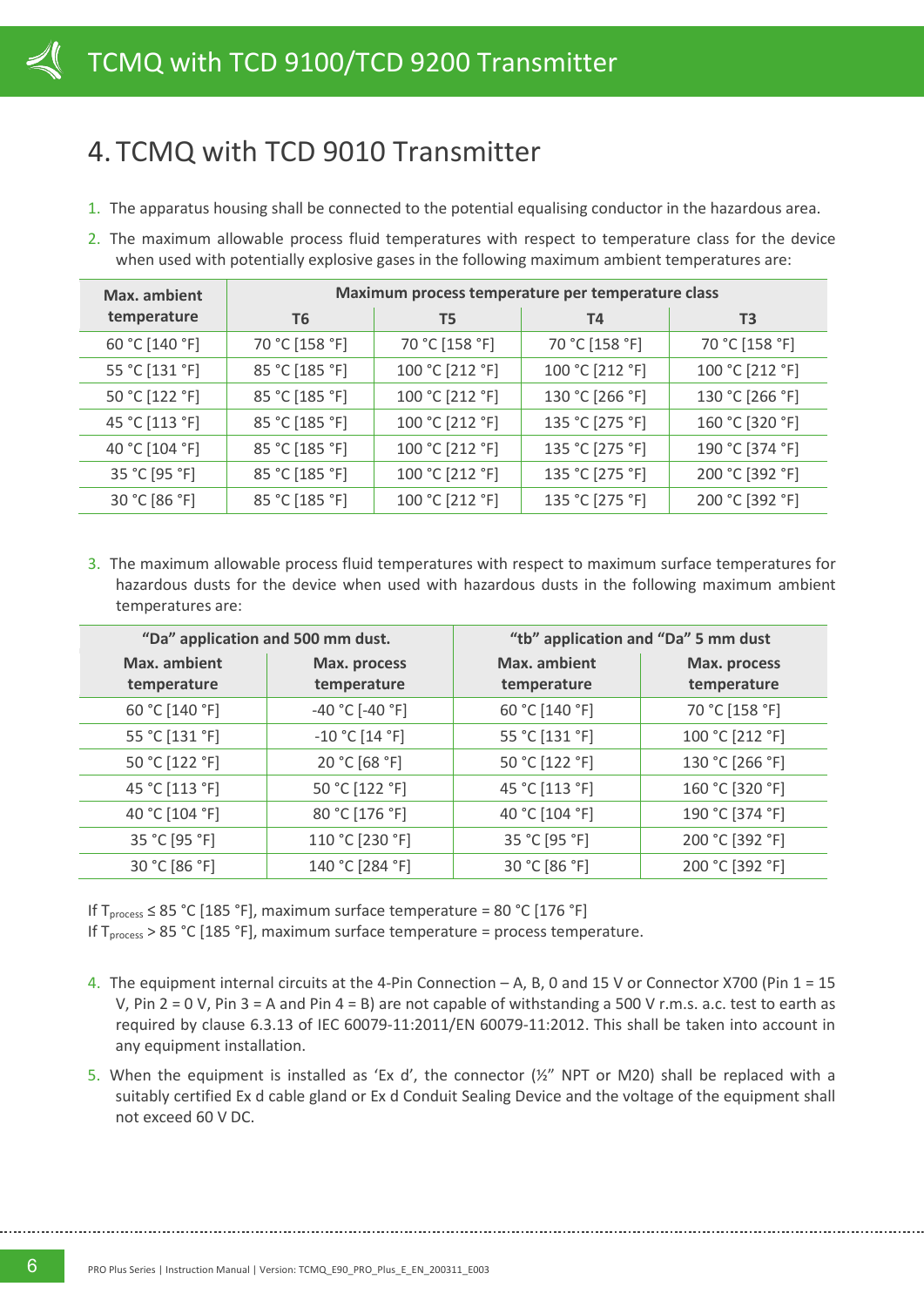- 6. If the equipment is installed as flameproof only, it shall not subsequently be installed as intrinsically safe unless it can be verified that there has been no damage to the safety components within the intrinsically safe circuit on which safety depends by, for example, an over-voltage at the supply terminals. The safety components on which intrinsic safety depends have been assessed up to an input voltage of 60 V DC.
- 7. Intrinsically safe installations only: A temporary connection of the TRICOR device to an uncertified programming or data download device is permitted, when the TRICOR device ANS is located in the nonhazardous area (typically prior to installation). Alternatively, such a connection may be made when the TRICOR device remains in the hazardous area, but the area is declared 'gas-free'. The uncertified programming or data download device shall be suitably-approved as a SELV supply to IEC 60950-1, IEC 61010-1 or an equivalent standard, with a maximum output voltage of 60 V. The input terminals of the TRICOR device have a maximum voltage  $U_M$  = 60 V.
- 8. The maximum pressure associated with the process medium in the internal pipes shall be limited to 160 bar.
- 9. The following table details the various approval parameters:

### **Marking IECEx: Ex db ia IIC T6-T3 Ga/Gb and Ex ia IIIC T6-T3Da**

Entity parameters for TCD 9010 (or DSL),  $U_M$  = 60 V, rated voltage: 12 - 24V, rated current: 100 mA

|                     |    | (mA)          | $P_i$ (W) | $I - F$ |  |  |
|---------------------|----|---------------|-----------|---------|--|--|
| Intr. Safety supply | ZU | 4 O.E.<br>403 | ں ، ے     |         |  |  |

### **Marking IECEx: Ex db IIC T6-T3 Ga/Gb and Ex tb IIIC T6-T3 Db**

Entity parameters for TCD 9010 (or DSL),  $U_M$  = 60 V, rated voltage: 12 - 24 V, rated current: 100 mA

### 4.1. Installation

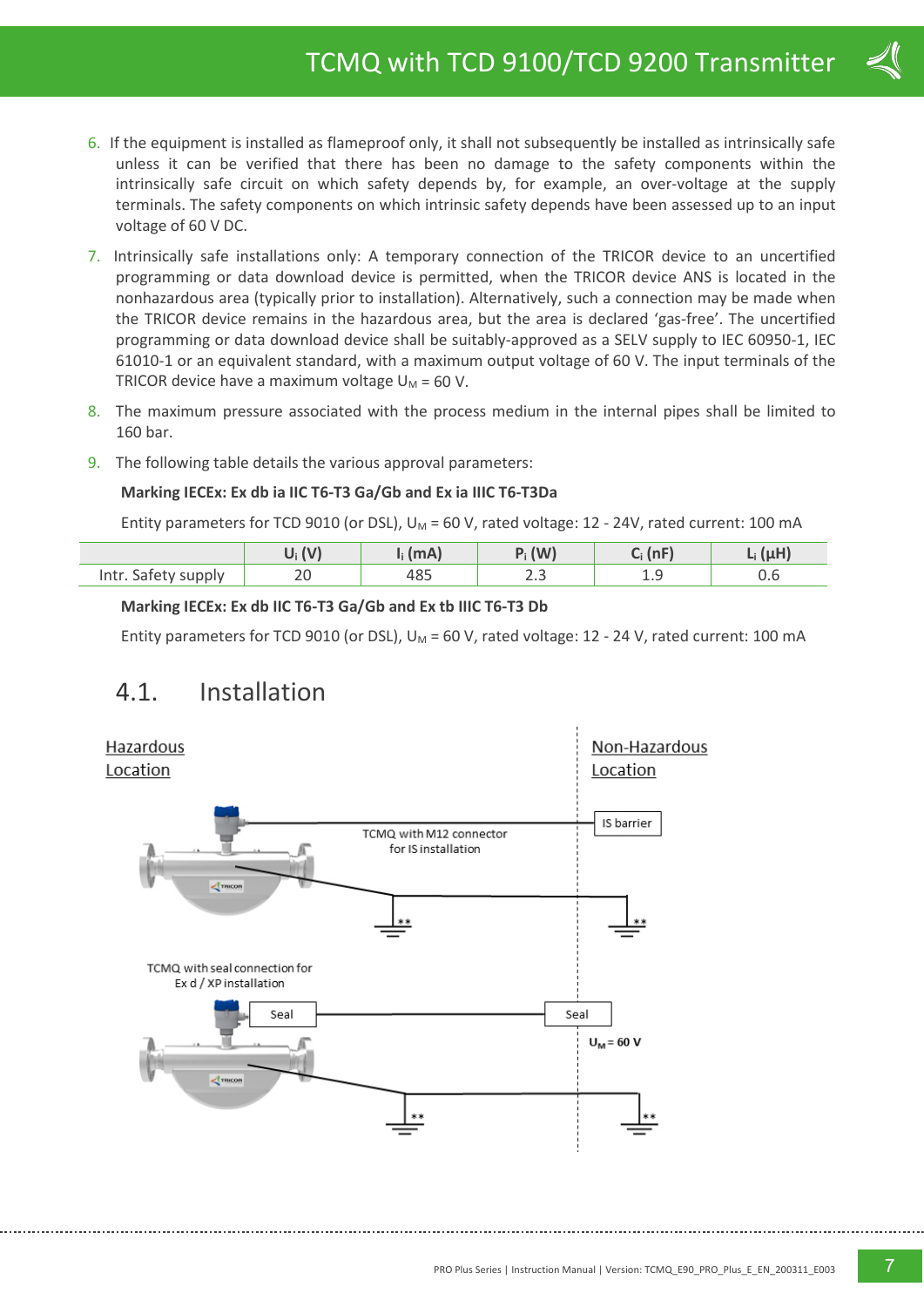# <span id="page-7-0"></span>5. TCMQ with TCD 9100/TCD 9200 Transmitter

- 1. Maximum safe area voltage must not exceed 250V
- 2. The TRICOR TCMQ abcd-\*\*\*\*-\*\*\*\*-\*-\*efghij-\*\*\*-\*\*\* shall only be electrically powered / connected to an overvoltage category II or better circuit as defined in IEC 60664-1 and required by Annex F of CAN/CSA-C22.2 No. 60079-11/ UL 60079-11.
- 3. The quoted entity parameters of Co and Lo are applicable for the distributed capacitance and inductance in cables. Where there is circuit capacitance or inductance in the connected equipment (represented by Ci and Li) that both total more than 1% of quoted Co and Lo then the Co and Lo of the connected equipment shall not exceed 50% of the quoted Co and Lo values.
- 4. The maximum dust layer shall be no greater than 5mm (T5 85°C).
- 5. The apparatus housing shall be connected to the potential equalising conductor in the hazardous area.
- 6. The maximum allowable process fluid temperatures with respect to the marked temperature class and maximum surface temperature for the device in the following maximum ambient temperatures are:

| Max. ambient   | Maximum Process Temperature per Temperature Class (°C) |                 |                 |                 |  |  |  |  |
|----------------|--------------------------------------------------------|-----------------|-----------------|-----------------|--|--|--|--|
| temperature    | T6                                                     | T5              | Т4              | T3              |  |  |  |  |
| 60 °C [140 °F] | 80 °C [176 °F]                                         | 80 °C [176 °F]  | 80 °C [176 °F]  | 80 °C [176 °F]  |  |  |  |  |
| 55 °C [131 °F] | 85 °C [185 °F]                                         | 100 °C [212 °F] | 110 °C [230 °F] | 110 °C [230 °F] |  |  |  |  |
| 50 °C [122 °F] | 85 °C [185 °F]                                         | 100 °C [212 °F] | 135 °C [275 °F] | 140°C [284 °F]  |  |  |  |  |
| 45 °C [113 °F] | 85 °C [185 °F]                                         | 100 °C [212 °F] | 135 °C [275 °F] | 170°C [338 °F]  |  |  |  |  |
| 40 °C [104 °F] | 85 °C [185 °F]                                         | 100 °C [212 °F] | 135 °C [275 °F] | 200 °C [392 °F] |  |  |  |  |
| 35 °C [95 °F]  | 85 °C [185 °F]                                         | 100 °C [212 °F] | 135 °C [275 °F] | 200 °C [392 °F] |  |  |  |  |
| 30 °C [86 °F]  | 85 °C [185 °F]                                         | 100 °C [212 °F] | 135 °C [275 °F] | 200 °C [392 °F] |  |  |  |  |

- 7. The following table details the entity parameters:
	- for DSL transmitter (TCD 9200 only),  $U_M$  = 60 V, rated voltage: 12-24V, rated current: 100 mA

|                            | $U_0(V)$ |     |                |         | $\vert$ I <sub>o</sub> (mA) $\vert$ P <sub>o</sub> (W) $\vert$ C <sub>i</sub> / C <sub>o</sub> (nF) $\vert$ L <sub>i</sub> / L <sub>o</sub> ( $\mu$ H) $\vert$ L <sub>o</sub> /R <sub>0</sub> ( $\mu$ H/ $\Omega$ ) |
|----------------------------|----------|-----|----------------|---------|---------------------------------------------------------------------------------------------------------------------------------------------------------------------------------------------------------------------|
| SSL Interface (IS circuit) | 17.42    | 459 | 2.0 0.84/338 0 | 4 / 134 |                                                                                                                                                                                                                     |

• field connections of the TRICOR TCD 9100/9200 transmitter to the safe area :

| IO                  |                  | $U_i$ | l:        | $P_i$        | $U_{o}$   | $I_{\alpha}$ | P <sub>o</sub> | $C_i$     | $L_i$     | $Co$ IIC  | $L_0$ IIC |
|---------------------|------------------|-------|-----------|--------------|-----------|--------------|----------------|-----------|-----------|-----------|-----------|
| <b>Connections</b>  | <b>Terminals</b> | (V)   | (mA)      | (W)          | (V)       | (mA)         | (W)            | (nF)      | (µH)      | $(\mu F)$ | (mH)      |
| <b>HART Active</b>  | 4, 5             | ΝA    | <b>NA</b> | <b>NA</b>    | 28        | 85           | 0.6            | <b>NA</b> | <b>NA</b> | 0.07      | 1.6       |
| <b>HART Passive</b> | 5, 6             | 30    | 100       | $\mathbf{1}$ | NA.       | <b>NA</b>    | ΝA             | 15.8      | 36        | NA.       | <b>NA</b> |
| Profibus PA         | 4, 5             | 17.5  | 380       | 5.32         | <b>NA</b> | <b>NA</b>    | ΝA             | 0.26      | 2.3       | <b>NA</b> | <b>NA</b> |
| Modbus RTU          | 4, 5             | 4.2   | 149       | 0.14         | 4.2       | 118          | 0.12           | < 0.5     | < 50      | 420       | 2.56      |
| IO 2 Active         | 8,9              | ΝA    | <b>NA</b> | NA.          | 28        | 87           | 0.6            | <b>NA</b> | <b>NA</b> | 0.08      | 1.46      |
| IO 2 Passive        | 9, 10            | 30    | 100       | $\mathbf{1}$ | <b>NA</b> | <b>NA</b>    | ΝA             | 7.3       | 36        | 0.06      | 3.6       |
| IO 3 Active         | 11, 12           | ΝA    | <b>NA</b> | <b>NA</b>    | 28        | 87           | 0.6            | 4.2       | 34        | 78        | 1.46      |
| IO 3 Passive        | 12, 13           | 30    | 100       | $\mathbf{1}$ | NA.       | <b>NA</b>    | ΝA             | 7.3       | 36        | 61        | 3.6       |
| IO 3 Relay          | 11, 12, 13       | 30    | 100       | $\mathbf{1}$ | NA.       | <b>NA</b>    | ΝA             | 7.3       | 36        | 59        | 3.4       |
| IO 4 Active         | 14, 15           | ΝA    | <b>NA</b> | <b>NA</b>    | 28        | 87           | 0.6            | <b>NA</b> | <b>NA</b> | 0.07      | 1.46      |
| IO 4 Passive        | 15, 16           | 30    | 100       | $\mathbf{1}$ | NA.       | <b>NA</b>    | <b>NA</b>      | 7.3       | 36        | <b>NA</b> | <b>NA</b> |
| IO 4 Relay          | 14, 15, 16       | 30    | 100       | $\mathbf{1}$ | NA.       | <b>NA</b>    | ΝA             | 7.3       | 36        | ΝA        | <b>NA</b> |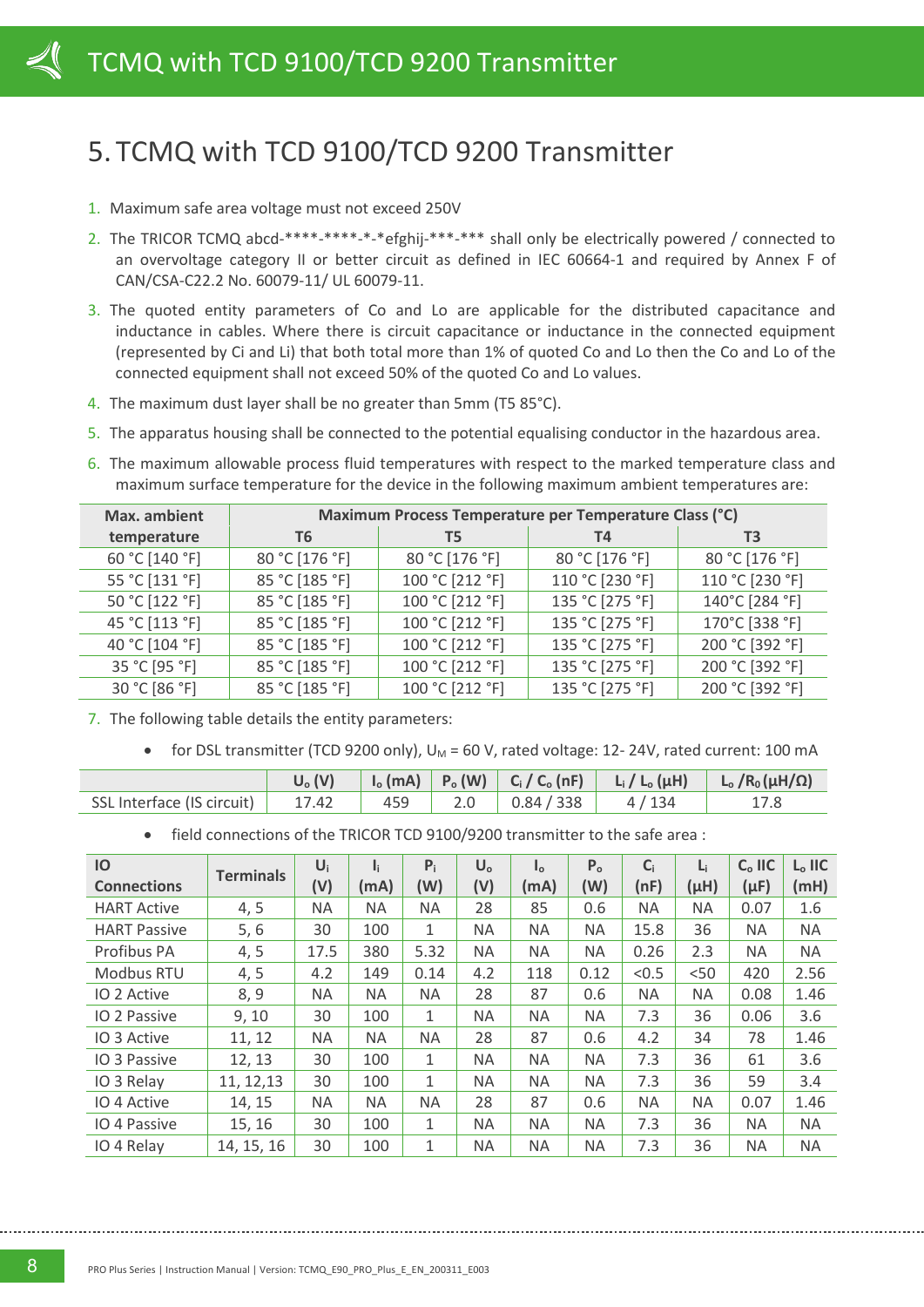## <span id="page-8-0"></span>5.1. Compact mount installation



## <span id="page-8-1"></span>5.2. Wall mount installation



 $\blacktriangleleft$